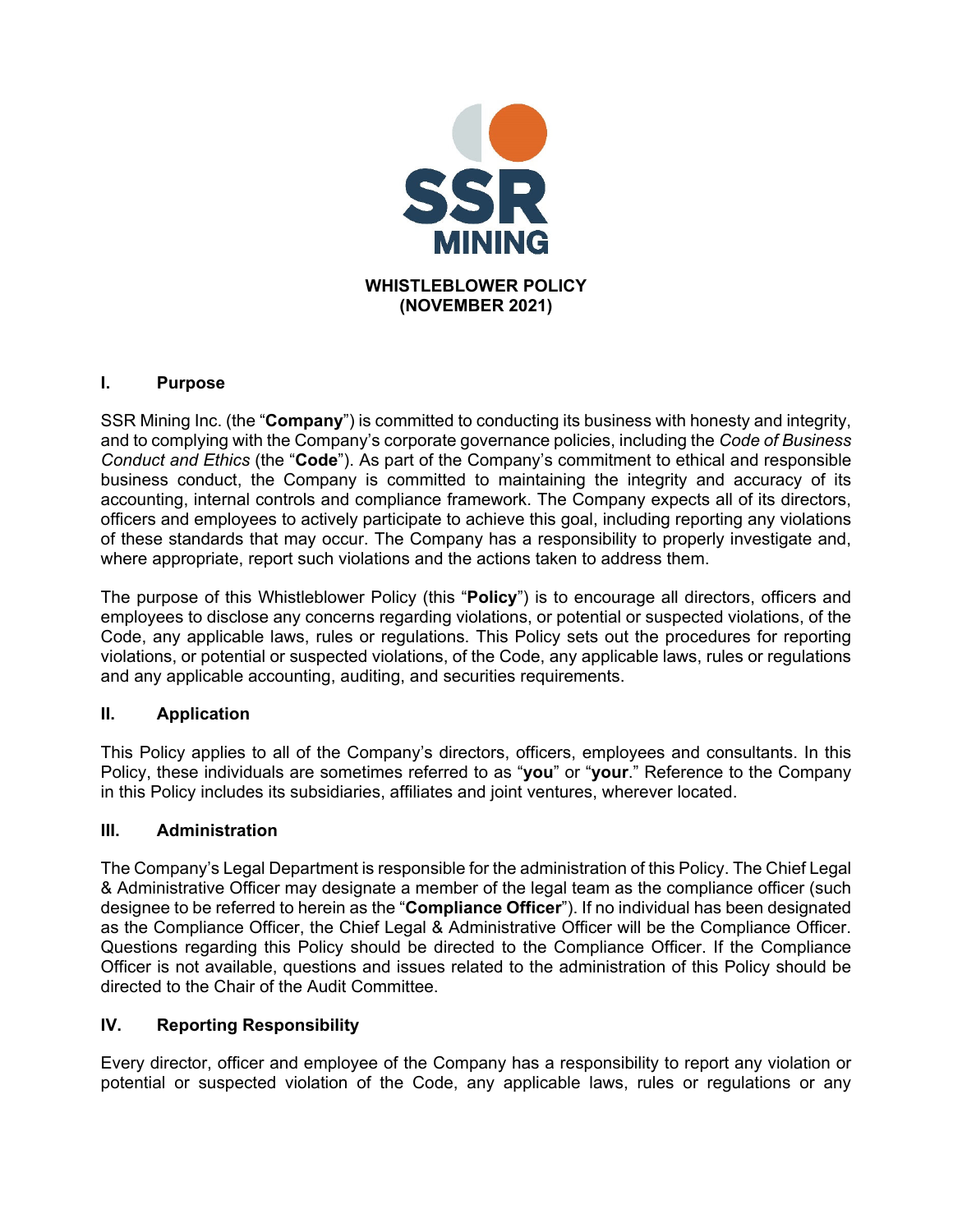applicable accounting, auditing, and securities requirements, in accordance with this Policy, and on a timely basis. The following are examples of reportable matters:

- Fraud or deliberate error or misstatement in the preparation, evaluation, review or audit of any of the Company's financial statements, or otherwise in the full and fair reporting of the Company's financial condition;
- Fraud, misappropriation, or other questionable practices related to the Company's assets or preparation or maintenance of the Company's financial records;
- Violations of the Code or the Company's other corporate governance policies, including efforts to circumvent internal compliance policies, procedures or standards, or internal controls;
- Failure to comply with applicable laws, rules and regulations, including as relate to health or safety and environmental matters;
- Allegations involving criminal conduct or potential criminal conduct; and
- Matters that could create a conflict of interest.

### **V. Reporting Procedure – Informal Reporting to the Company**

The Company has an open-door policy and invites all directors, officers and employees to share their questions, concerns or suggestions with someone who can address them properly. In most cases, your immediate supervisor is in the best position to address an area of concern. Where it is appropriate, you can also speak to anyone in management with whom you are comfortable approaching. Supervisors and managers are encouraged to report concerns to the Compliance Officer or Chair of the Audit Committee.

### **VI. Reporting Procedure – Formal Reporting to the Company**

In certain circumstances it may be necessary for you to make a formal submission regarding a perceived or suspected violation. For suspected fraud, you must contact the Company's Compliance Officer or Chair of the Audit Committee. You may submit your report in English, Spanish or Turkish by the following means:

• Through ClearView Connects<sup>TM</sup> reporting service, the outside independent third party operating the whistleblower reporting line:

| By Telephone: | 1-888-877-2132 (Toll-free Canada and United States) |
|---------------|-----------------------------------------------------|
|               | 0800-345-5464 (Toll-free Argentina)                 |
|               | 800-099-0527 (Toll-free Mexico)                     |
|               | 0800-78428 (Toll-free Peru)                         |
|               | 0800 621 2145 (Toll-free Turkey)                    |
|               |                                                     |

By Internet: Go to www.clearviewconnects.com and follow the directions to submit a report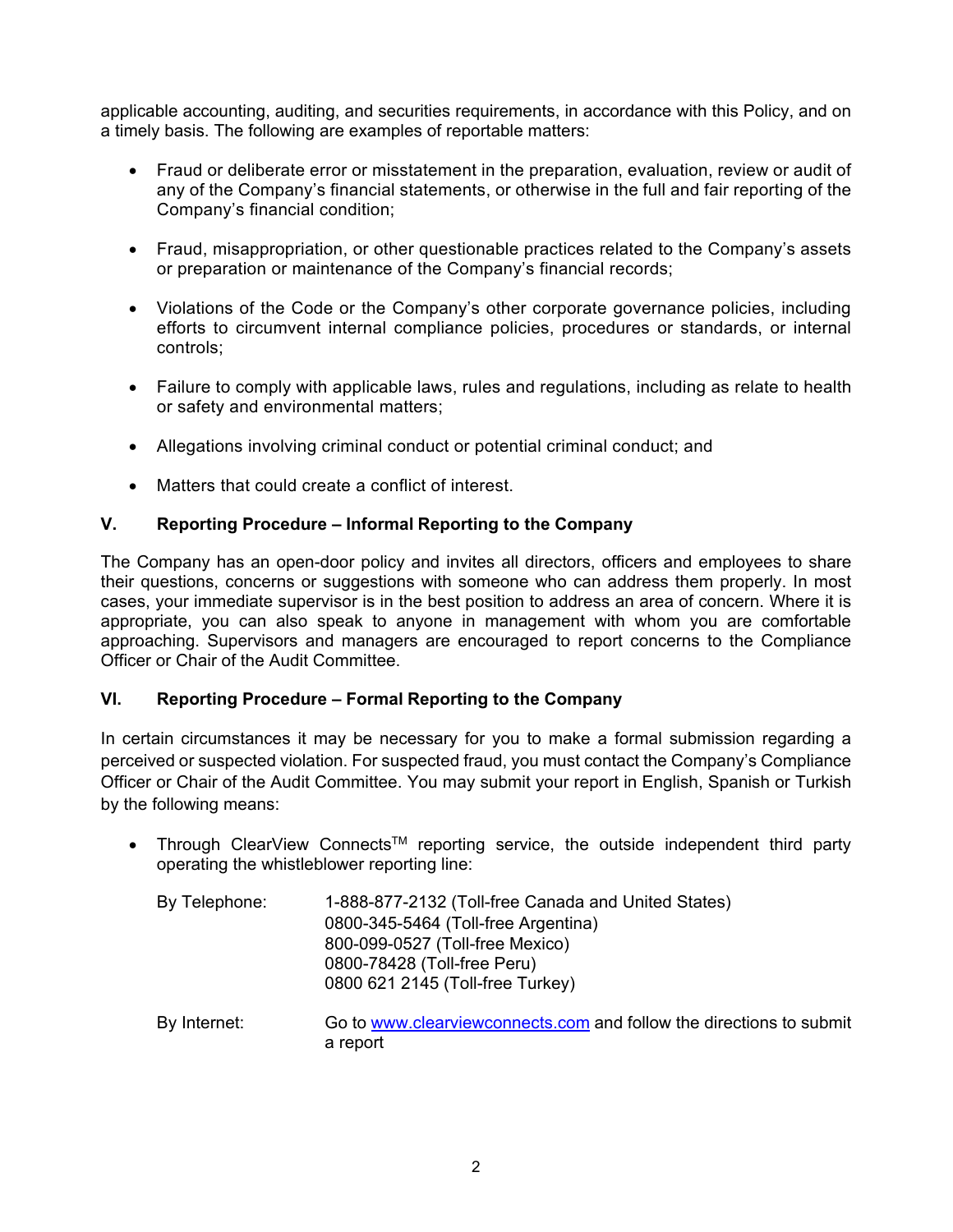By letter/mail/courier to the Compliance Officer or Chair of the Audit Committee addressed as follows:

 SSR Mining Inc. Attn: Chief Legal & Administrative Officer 7001 Belleview Ave. Suite 800 Denver, Colorado 80237

Any report may be submitted on a confidential and anonymous basis. All reports should contain as much specific information as possible so that a reasonable investigation can be conducted.

### **VII. Reporting Violations of Law to Government Agencies**

Nothing in this Policy or in any other Company policy or document is intended to limit or restrict your ability to notify, report to, file a charge or complaint with, or to communicate with or otherwise participate in any investigation or proceeding, with any federal, regional, state, provincial or local governmental agency or commission, related to any suspected, potential or actual violation of law. The Company may not, and will not, retaliate against you if you choose in good faith to notify, report to, or file a charge or complaint with, any government agency or otherwise participate in any investigation or proceeding, and this Policy does not limit your right to receive an award that may be available to you for providing information to a government agency regarding a violation of law.

### **VIII. Confidentiality**

The Company will treat any report you make pursuant to this Policy as confidential to the fullest extent permitted by law and will exercise particular care to keep your identity confidential until a formal investigation is launched. Thereafter, your identity may be kept confidential, if requested, unless such confidentiality is incompatible with a fair investigation or unless such disclosure is required by law. In such instances, you will be so informed in advance of being identified. It is important to note that while the Company will take all reasonable steps to maintain your anonymity, the source or nature of the report and steps taken to investigate it may, as a practical matter, make it difficult to maintain such anonymity.

### **IX. Handling of Reports**

Any report of a violation or potential or suspected violation will be forwarded to the Compliance Officer and the Chair of the Audit Committee. The report will then be evaluated to determine whether the reported activity is covered by this Policy and whether a reasonable basis exists for commencing an investigation into the report. If an investigation is warranted, the Chair of the Audit Committee will oversee the investigation and treatment of any report involving the accounting, auditing, internal controls over financial reporting or disclosure controls or procedures, and the Compliance Officer will oversee the investigation of all other reports. The Compliance Officer or the Chair of the Audit Committee, as applicable, may engage or retain internal or external legal counsel, accountants or others to assist with the investigation in accordance with this Policy. If the reported activity is determined to not be covered by this Policy, it will be referred to the head of the relevant department.

The Compliance Officer or Chair of the Audit Committee should report to the Audit Committee any report that is well-founded and that may have material adverse consequences for the Company. The Compliance Officer or Chair of the Audit Committee should report to the Audit Committee and the Company's external auditors the aggregate number of reports received, investigations conducted